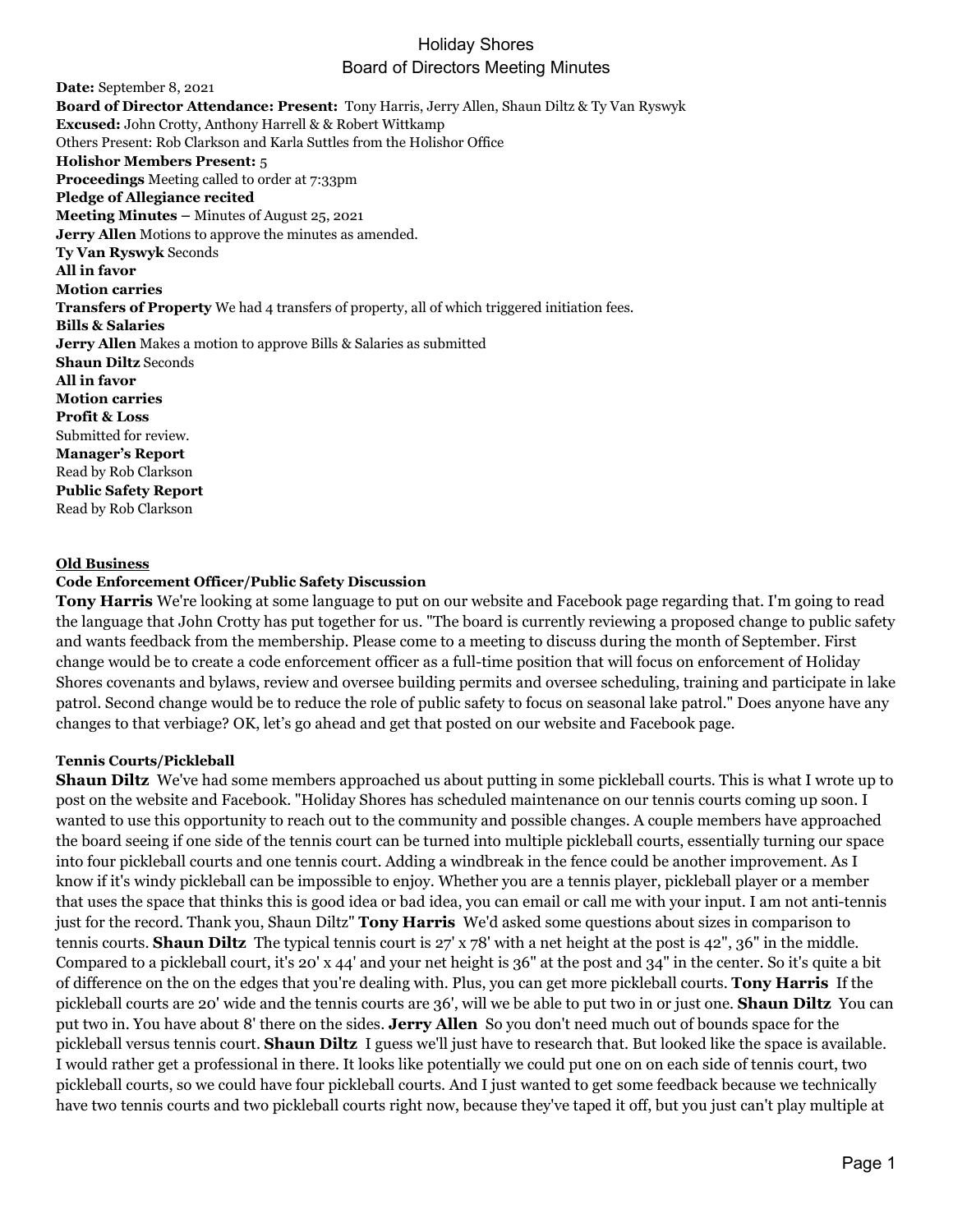# Holiday Shores Board of Directors Meeting Minutes

the same time and it's not regulation on the net. **Tony Harris** I think the wording is great that we should put it out there on our website and facebook page.

### **Signs Proposed Rule Change**

**Tony Harris** Regarding the graduation and military signs, we discussed a little bit at the last meeting allowing people to post graduation signs similar to what we did last year because of COVID. Shaun was nice enough to put some language together for us. **Shaun Diltz** "Signs to celebrate graduation or the welcoming of military personnel back home can be displayed no more than thirty days prior to the event and must be taken down no later than 30 days after the event." **Tony Harris** I think it's really a nice thing for both students graduating and for military personnel. So let's get it posted to the Association website and displayed in the office for four weeks and then we vote on it. If passed it goes into effect 60 days after the vote.

**Ty Van Ryswyk** Makes a motion to propose the change as read to the Signs section of rules **Shaun Diltz** Seconds **All in favor Motion carries**

### **Correspondence**

#### **487 – Tree/Fence**

**Tony Harris** Richard & Pam Bywater (487 Tamarach) "4th September 2021 Our backyard connects to a common lot and we have a chain link fence that runs the length of our backyard. There is a tree on the common lot adjacent to our fence that has, over the past seven years of our living here, slowly started to grow into our chain link fencing. The past two years we have had to pull the fencing away from the tree; this year we had to use an axe to cut away some of the tree trunk from the fence. This is an issue that is only going to get worse as time passes. Removing the fencing is not an option at this time as we have a dog. We would like to see the tree removed as this seems to be the only solution in protecting our fence from further damage. Sincerely, Richard and Pam Bywater." Some of the questions that I had was did you guys put the fence in? **Richard Bywater (487)** No, it was there when we moved in. **Tony Harris** The tree obviously, it looks from the pictures that it's a healthy growing tree. **Richard Bywater (487)** Yes, it a mature tree. As to what kind it is, I have no idea. I don't think it's something someone planted there years ago, it's just one of those wild ones that just sprouted up and took off. **Jerry Allen** So the fence is the actual lot line as well. **Richard Bywater (487)** Yes. As far as I know, like I said, we moved in seven years ago, when we bought the house the fence was already there. The fence is probably pretty old, too but it serves its purpose. I mean, you know, cutting it down, leaving the stump, I mean, that would be fine, too, you know, anything that would just limit its growth into the fence? **Tony Harris** Would it be possible to put posts up and basically go around the tree. It looks like it wouldn't take much, there's like one in the middle of the tree where the tree sits right now according to the drawing. If it's possible to move that one back to one side of the tree and put one on the other side. **Richard Bywater (487)** To me, anything's possible. It's just a request, you know, the to get it removed. That letter is from my wife, it's just gonna get worse, eventually, whether we're living there, or somebody is living there, 20 years from now. So I don't know what the cost would be to take it down. I have no idea. It's just a request to get it removed if we can. **Rob Clarkson** I can get a cost from Arbor Masters who we use to do most of it but most of time it's about \$2,000 for a tree that size. **Tony Harris** It's a big tree. **Jerry Allen** It's a substantial tree. **Richard Bywater (487)** I don't know what came first the tree or the fence. I think the house was built in 68 I think. Conversation ensues. **Ty Van Ryswyk** My initial thought is I would hate to see a mature tree taken down for a six-to-eight-foot section of linear fence issue. But I guess the three things that I would look into would be the lot line, obviously might answer some of those questions for both parties, but then the price, have a tree guy out, see what it would cost to cut the tree down. And then I would have a fence guy out and have him look and see what it would cost to use that exact same fence and just kind of loosen it up possibly and make one or two, maybe even three posts that bows it in on to your property. I don't know, two-foot, threefoot to give the tree another so many years. And by that time maybe the fence would be need replaced. Those would be my three things I would suggest. And then make a more informed decision at that point versus saying let's do or let's don't cut down a tree. **Tony Harris** If you would see if you have anything on either the lot lines, or the lot width, so that we can determine if the fence is on the lot lines. Rob will get the information for us on the cost of removing the tree. And then if you could check with a fence company and see what it takes to maybe move the fence around. **Richard Bywater (487)** I think that is something you could do yourself too. **Tony Harris** We will add that to the agenda for the next meeting.

### **Open Floor**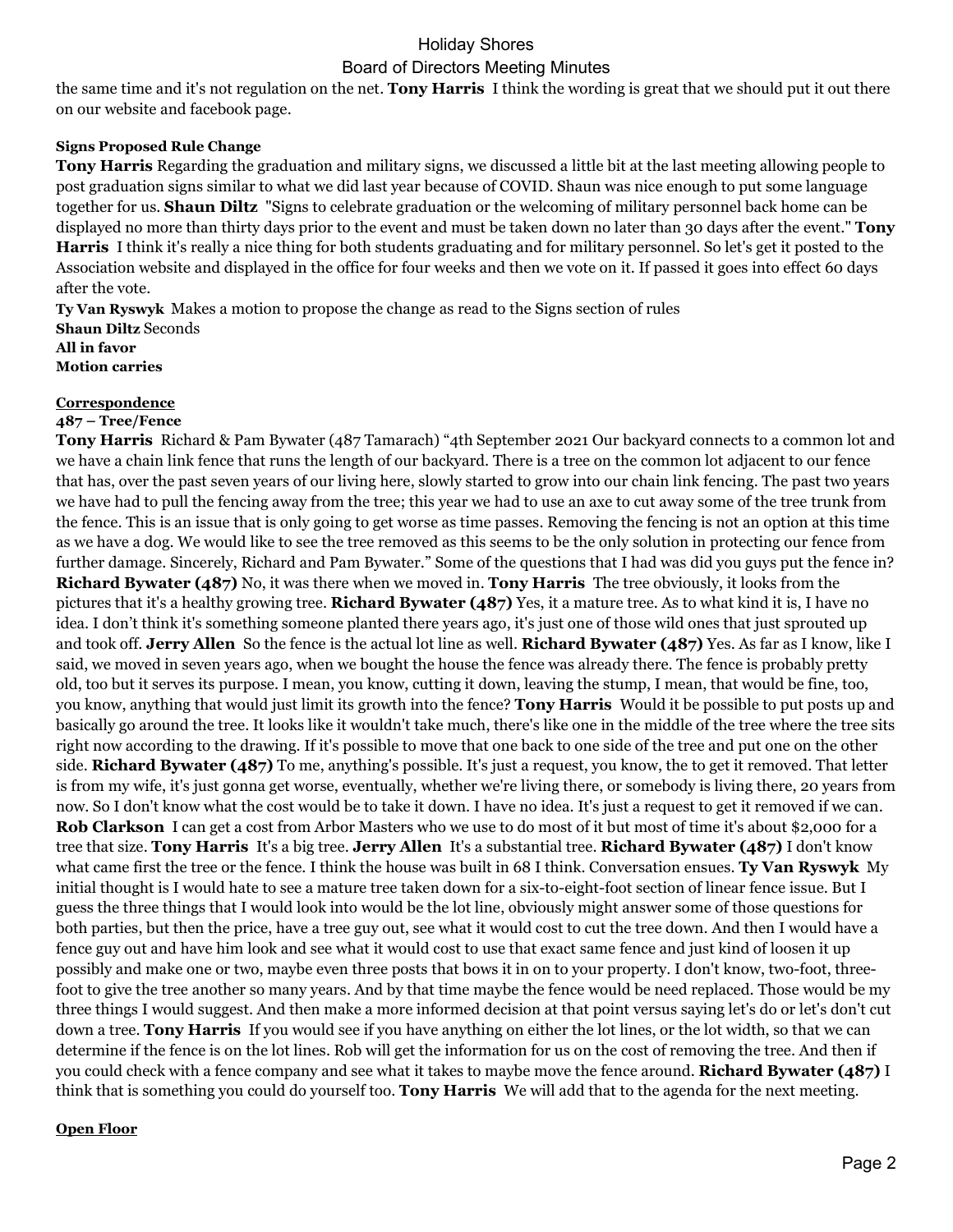# Holiday Shores

### Board of Directors Meeting Minutes

**Roger Rawson (1851)** I sent the board a letter, it didn't get it into the packet, but did you guys get it and discuss it? About Starboard Lane? **Tony Harris** Yes, we got that tonight, or it came out in an email. So are you wanting just in the cul de sac that's asphalted? **Roger Rawson (1851)** Well, it's from Sextant, all of Starboard, it's asphalt. **Rob Clarkson**  The whole streets asphalt. **Roger Rawson (1851)** It has been asphalt for a number of years. **Mike Beasley (1849)** It's been there since Jim Barr was there, 15 years. But it's all asphalt and it's still a good road. You know, we just don't want it rocked. You know, because the kids play all up and down and ride bikes up and down it all the time. **Tony Harris** There are 6 names on the list here, is that everybody that lives on that street that would be affected by that. Problem is this is to start next week putting oil and chip out. And we've also got it in the bid so now we're paying for it, whether we put it down or not. We might be able to move it. I'm not familiar with that particular road. How is the condition the road as far as potholes or anything like that. **Roger Rawson (1851)** Yeah, no, I mean, if you could, you know, I know. It's what about 100, 125 feet a road, you know, oil and chip another 125 feet somewhere else. But yeah. It's been years ago that they asphalted a part of Fountainbleu and it was a good road and then they took it and oil and chipped it and turned it into a country rock road again. So I know there's been a number of places where there is asphalt and I would like to see asphalt treated as asphalt and sealed as asphalt rather than, you know, just going over and oil and chipping a good road. There is none, it's in good shape as far as asphalt goes. I know it deteriorates over time, but it doesn't get a lot of traffic. I mean, the heaviest traffic it gets is the trash trucks. It was asphalted before I moved there. **Shaun Diltz** It's about 220'. **Tony Harris** We can obviously not oil and chip it, but I don't know what the cost for asphalt seal, or to get somebody to bid on such a small amount of road. **Roger Rawson (1851)** But I'm saying there's other places where there's enough footage of asphalt that could be sealed. That, you know, it would be a piecemeal type project, but you know, so many feet here and just do the asphalt that is out there. Instead of oil and chipping it. So, but we're just trying to get our street to maintain a nice smooth surface. You know, but as I drive around, I noticed more and more asphalt that is out there. **Tony Harris** I don't know what roads we're doing this year but I know too as we've been progressing with the road plan we've been pretty much going over a lot of them with oil and chip. So I don't know if there'll be that many other asphalt roads in the future or not. **Rob Clarkson** The two major ones are getting done this year, Fountainblue and Carribean are both getting done and they are asphalt. And we're losing them. They're white, when they turn white they are permeable to all the weather, the sealings gone. That's what we're trying to save because it \$90 a foot to put down asphalt and it's \$2.78 a foot for chip and seal. That's the bottom line. **Roger Rawson (1851)** Chip and seal is \$2.78 a foot and liquid sealer for asphalt..... **Rob Clarkson** I didn't say liquid sealer, I said asphalt. Ground and replaced because we're losing the asphalt, is \$90 a foot. **Roger Rawson (1851)** Okay, I understand. **Tony Harris** That's why I was asking about the condition of your road. If it's not needing fixed or re asphalted, we could obviously not put oil and chip down. We could look at and see when we could do something with an asphalt sealer if possible. Like I said, there'll be a lot less asphalt roads after this year. **Jerry Allen** I think we should look into what it would cost us to seal it. Just to have an idea. We may not be able to do it this year, but maybe we could do it next year or whenever. **Tony Harris** Yes, we need to get the cost. **Roger Rawson (1851)** And you got these guys that do driveway asphalt sealers you know, just bring a small contractor in just to do a few like that if they use a good sealer. **Rob Clarkson** We may look into doing the parking lot here and having those other spots done so it's not a little bitty job when this is on the plan to. It's a different emulsion than you would use on your driveway. **Roger Rawson (1851)** Yeah, it's much thicker. **Ty Van Ryswyk** So Rob, being more of a hands-on guy with this, do you feel letting that go this year is okay. **Rob Clarkson** I'll find where we can put the oil and chip since we paid for it. **Ty Van Ryswyk** Do you think that contractor that's coming next week will be willing to work with us. **Rob Clarkson** We just tell them where to go, he just bids footage. **Tony Harris** So we can move that and then we'll have to see. I haven't really looked at the road. If you've been out there. Do you think it will be fine to wait till next year to put a sealer on that or do you think we're going to lose it. **Rob Clarkson** I can drive it tomorrow. **Shaun Diltz** But here the thing is, all these asphalt roads were done probably similar times, that's my guess. And it was a long time ago. **Rob Clarkson** it would be one of the least traveled roads. **Shaun Diltz** I would say the least traveled ones are probably the ones that we have a less chance of losing. **Rob Clarkson** I haven't gone out and done any patchwork on that road. I have on the other asphalt roads, the big ones.

**Ty Van Ryswyk** Makes a motion to accept their request to not rock and chip Starboard Lane in 2021.

**Shaun Diltz** Seconds

**All in Favor**

**Motion Carries**

**Tony Harris** Rob, if you could, get us a bid on sealing.

**Roger Rawson (1851)** Pickleball courts. One of our members has drawn it out to where you can where we can get four pickleball courts that will take over one tennis court and create four official size, correct nets, striping, you know, the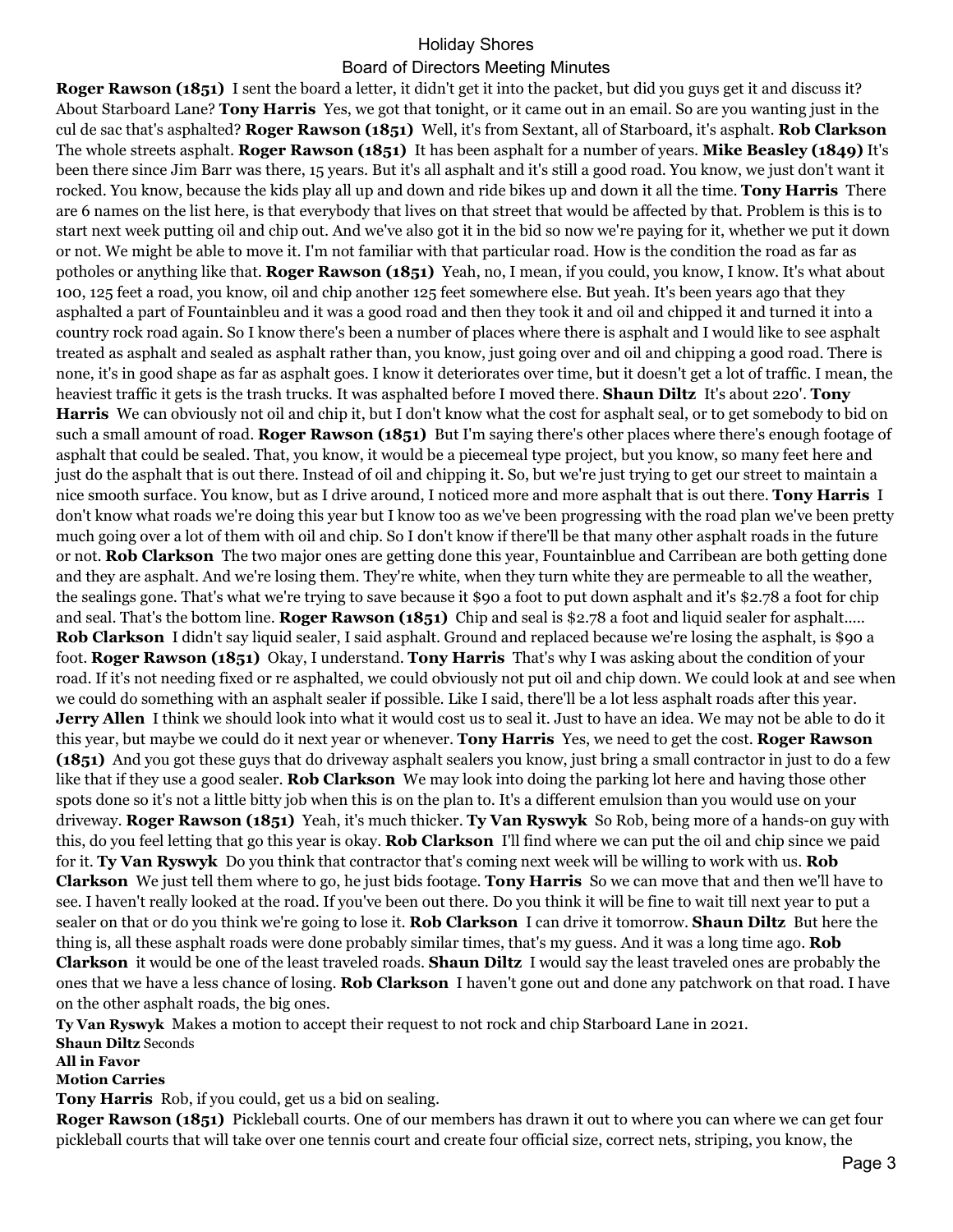## Holiday Shores

## Board of Directors Meeting Minutes

courts painted correctly, that it will fit on one tennis court. We currently lead the net and that would divide two from two, but then add four regulation height pickleball nets. What I want to do is create a Facebook page and we've discussed it among, we've got a fairly large group that we'd call it Holiday Shores Pickleball Club. Now, I don't know if there's an issue with using Holiday Shores in the pickleball club name in order to try to get something official going for us so that we can have some type of group communication within the community to put it out there. **Shaun Diltz** Sounds great from my perspective, essentially what I was trying to bring up , you were one of the people that I talked to and a couple other people. I was bringing it up because we do have the resurfacing coming up. So if we have some funds, granted we're underfunded at the moment, it would be nice to know how much underfunded we are if we wanted to do some changing. My plan was just to put it on Facebook, I'm glad you came up today. **Roger Rawson (1851)** Yeah, I haven't created the page yet. I just thought about it the other day and wanted to get your perspective on it. Maybe we can become an official club under the umbrella of Holiday Shores. **Tony Harris** We've got a ski club, garden club, social committee and we've got a number of other committees. **Roger Rawson (1851)** But social committee deals with money. It'd be nice if we could get to where we could have a big enough turnout from the community to have some tournaments. Maybe because it's the fastest growing sport in America. **Tony Harris** I don't have any problems personally, I just like to look at maybe what how we set up the other committee or the other clubs and see if there's anything, how they're organized, whatever. Before you set it up on Facebook, let's make sure we're going to get the court set up if you don't mind. So could you give us a meeting or two. Just before we start putting that name out there, I like to have a meeting just to kind of look into that to see if there's anything that matters, I just don't know. Honestly sitting I'd just like to look back through the rules of the other clubs that we have and see if there's anything that we did specifically. **Roger Rawson (1851)** I think I would make a, I don't know how you say it on Facebook as far as a private type, private group or whatever. That way you have to be approved to be within the group. **Shaun Diltz** If it was going to be official, I agree, Tony, but I don't think there's anything stopping him from being unofficial. **Tony Harris** No, you definitely can be unofficial all you want. **Shaun Diltz** I don't know how those are set up. **Tony Harris** Me too, I just need to look at that before. So it's I think it's fine maybe just don't put Holiday Shores name in it. Can you give us another meeting? **Roger Rawson (1851)** Yeah, no hurry. We've been talking about it for a year. But we wanted to get something going, we know there's money there and we weren't sure of the timeline when the courts were going to get fixed. **Shaun Diltz** I think this would be the best time to have whoever drew that out, come up and present that. And any more members that are avid pickleball players to get feedback? That's essentially why I put it out there. I wanted tennis and pickleball players to come and provide feedback to do the best thing for the community. **Tony Harris** That's the reason for the notice on the Facebook page, is to get it out there and have members come in. **Shaun Diltz** We had a fishing committee meeting last Wednesday, I'll do write up on it once we have some more answers on stocking. We met with Fred Cronin. Everything looks good in the lake, except the yellow bass. And I do have a presentation here from a few years ago, showing the yellow bass shocking reports all the way back to 2002. So yellow bass were 150, 450 and then about 150 from 2004 to 2010. If you look at the number this year, your yellow bass is 370. It was zero in 2018. Essentially, the yellow bass gave us about 10 years off and now they're back. They're a cyclical species so they'll probably be here for 8 to 10 years in some serious numbers, and they'll probably go back away. But at the moment, they are hugely populated. And then your bluegill and your gizzard chad are also. We have a lot of forage in the food. So essentially, what the fish committee wanted was to continue what Ressler started last year and putting more predatory fish in the lake. Blue catfish was the catfish that Rob was talking about. We did find a fishery that has blue catfish that are actually fairly cheap that will bring them all the way here from the Osage area. Blue catfish live a long time. So we typically throw channel catfish in here. They max out about 20 pounds, blue catfish can get up to 70-80 pounds, they'll get big. And then your purebred stripers, which Rob said, we tried to get them last year, couldn't find them. I made about 197 phone calls, found a small farm in Arkansas that has some, he doesn't know how many, or the size and he doesn't want to mess with them because the waters hot in that pond. So he's going to wait till the water cools down and call us back and give us a give us a price on that. Good news is that guy with the stripers is next to another farm with largemouth and the largemouth prices were about half the price of what we've been paying. So we're going to be able to stock a lot more efficient here for cheaper. **Tony Harris** How is the transportation from there versus where we get them now. **Shaun Diltz** I don't know what we do pay, but it's going to be \$500 probably for transportation. **Tony Harris**  Okay, so the prices, those are delivered prices. **Shaun Diltz** They kind of all work together. So I told him if logistically we can get them all on one truck, it's going to save us a lot. But essentially, we're going to get multiple species from different fish farms. They all seem to be okay with working together to put it on one truck if it works out that way. If not it might be two deliveries. **Tony Harris** And then would any of those be delivered this year or would those be in spring of next year. **Shaun Diltz** All this year. And so the other part of this is, if you could put your order in for next year this year, right now,